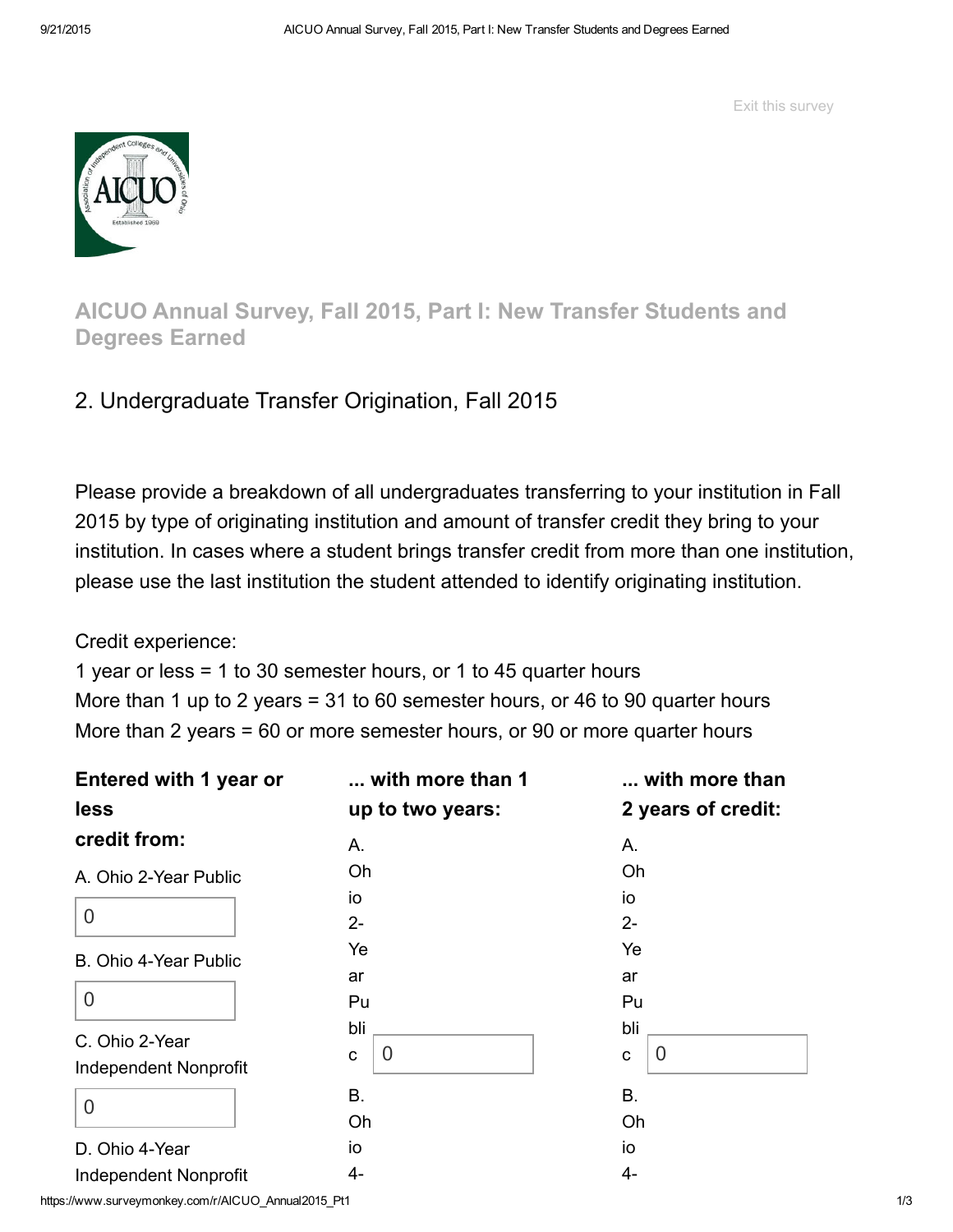#### 9/21/2015 AICUO Annual Survey, Fall 2015, Part I: New Transfer Students and Degrees Earned

| O                                           |  |
|---------------------------------------------|--|
| E. Ohio For-Profit<br><b>Career College</b> |  |
| 0                                           |  |
| F Non-Ohio                                  |  |
|                                             |  |

| Ye        |   | Ye            |             |
|-----------|---|---------------|-------------|
| ar        |   | ar            |             |
| Pu        |   | Pu            |             |
| bli       |   | bli           |             |
| C         | 0 | C             | 1           |
| C.        |   | C.            |             |
| Oh        |   | Oh            |             |
| io        |   | io            |             |
| $2-$      |   | $2-$          |             |
| Ye        |   | Ye            |             |
| ar        |   | ar            |             |
| Ind       |   | Ind           |             |
| ep        |   | ep            |             |
| en        |   | en            |             |
| de        |   | de            |             |
| nt        |   | $\sf nt$      |             |
| <b>No</b> |   | <b>No</b>     |             |
| np        |   | np            |             |
| rofi,     |   | rofi          |             |
| t         | 0 | $\mathfrak t$ | $\mathbf 0$ |
| D.        |   | D.            |             |
| Oh        |   | Oh            |             |
| io        |   | io            |             |
| $4-$      |   | $4-$          |             |
| Ye        |   | Ye            |             |
| ar        |   | ar            |             |
| Ind       |   | Ind           |             |
| ep        |   | ep            |             |
| en        |   | en            |             |
| de        |   | de            |             |
| nt        |   | nt            |             |
| <b>No</b> |   | <b>No</b>     |             |
| np        |   | np            |             |
| rofi,     |   | rofi          |             |
| t         | 1 | $\mathfrak t$ | 0           |
| Ε.        |   | Ε.            |             |
| Oh        |   | Oh            |             |
| io        |   | io            |             |
| Fo        |   | Fo            |             |
| $r-$      |   | $r-$          |             |
| Pr        |   | Pr            |             |
| ofit      |   | ofit          |             |
|           |   |               |             |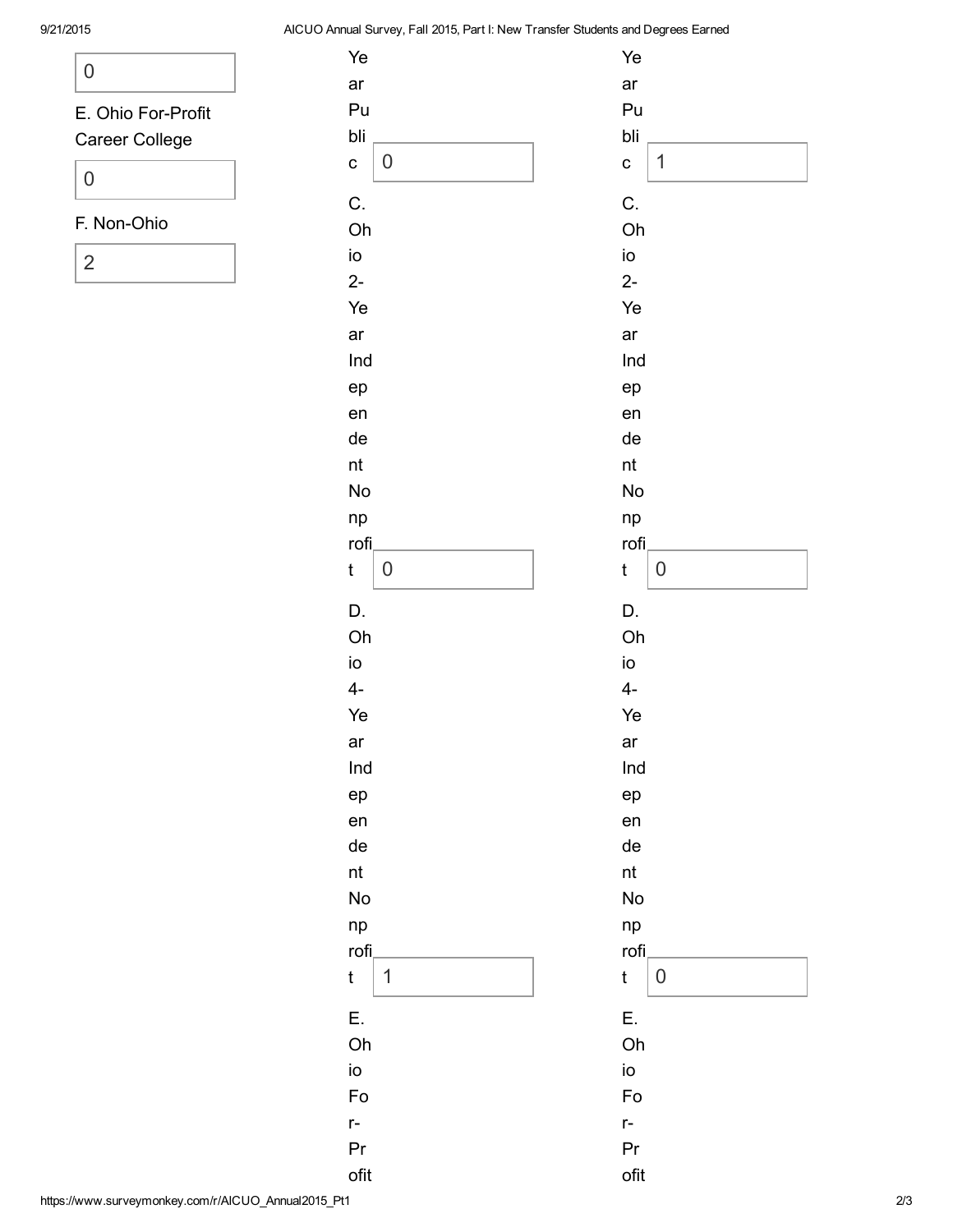#### 9/21/2015 AICUO Annual Survey, Fall 2015, Part I: New Transfer Students and Degrees Earned



| Prev | <b>Next</b> |
|------|-------------|
|      |             |

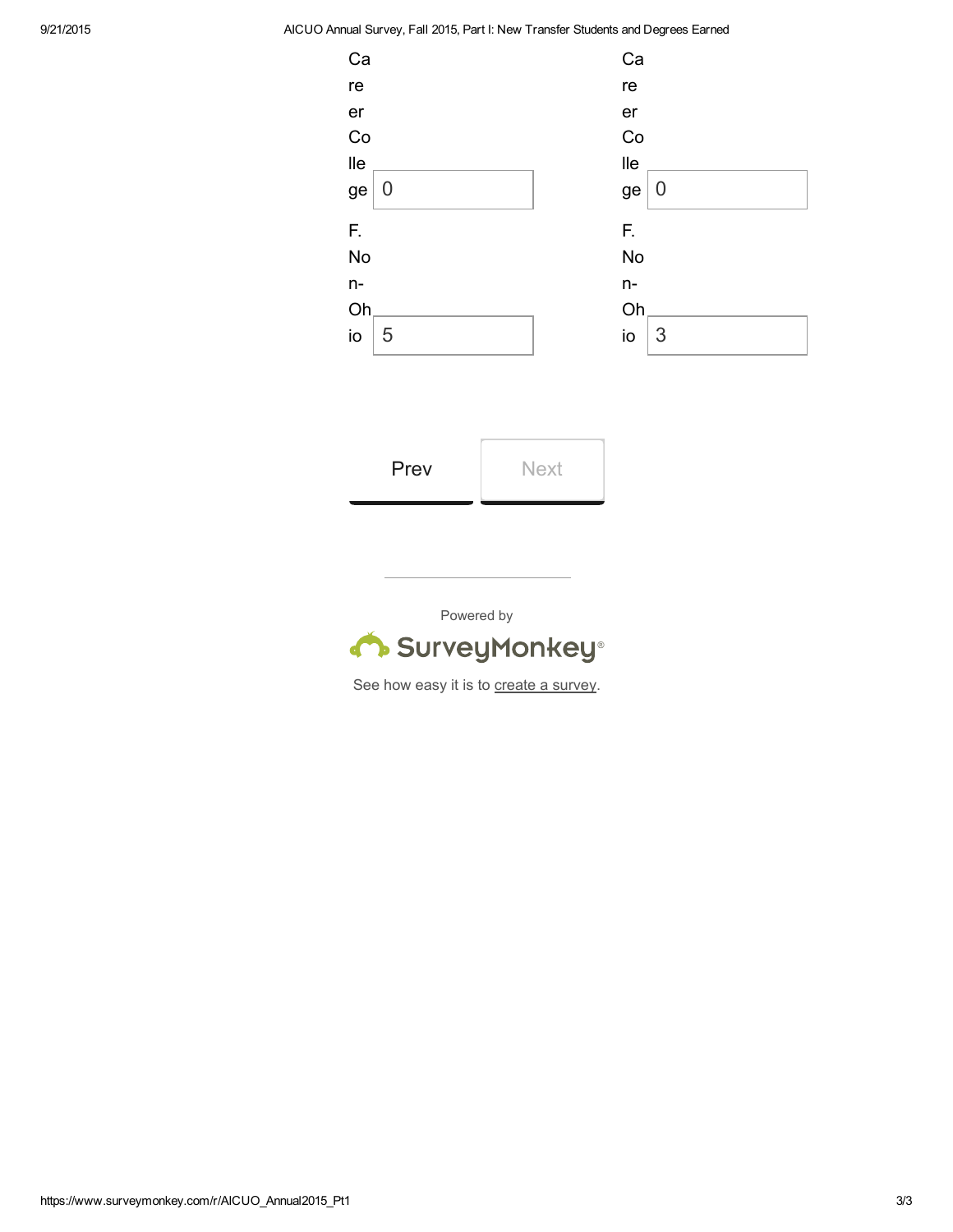Exit this survey

AICUO Annual Survey, Fall 2015, Part II: Student-to-Faculty Ratio

## 2. Student-to-Faculty Ratio, Fall 2015

Please provide calculated student-to-faculty ratios at your institution. Data used in the calculation should be as of your institution's official fall reporting date or October 15, 2015.

Please provide separate undergraduate, graduate and professional student-to-faculty ratios as they apply to your institution. Please report teaching faculty only.

### Student-to-Faculty Ratio, Fall 2015

| A. Undergraduate   | 10 |  |
|--------------------|----|--|
| <b>B.</b> Graduate | na |  |
| C. Professional    | na |  |

| Prev | Done |
|------|------|
|      |      |

Powered by

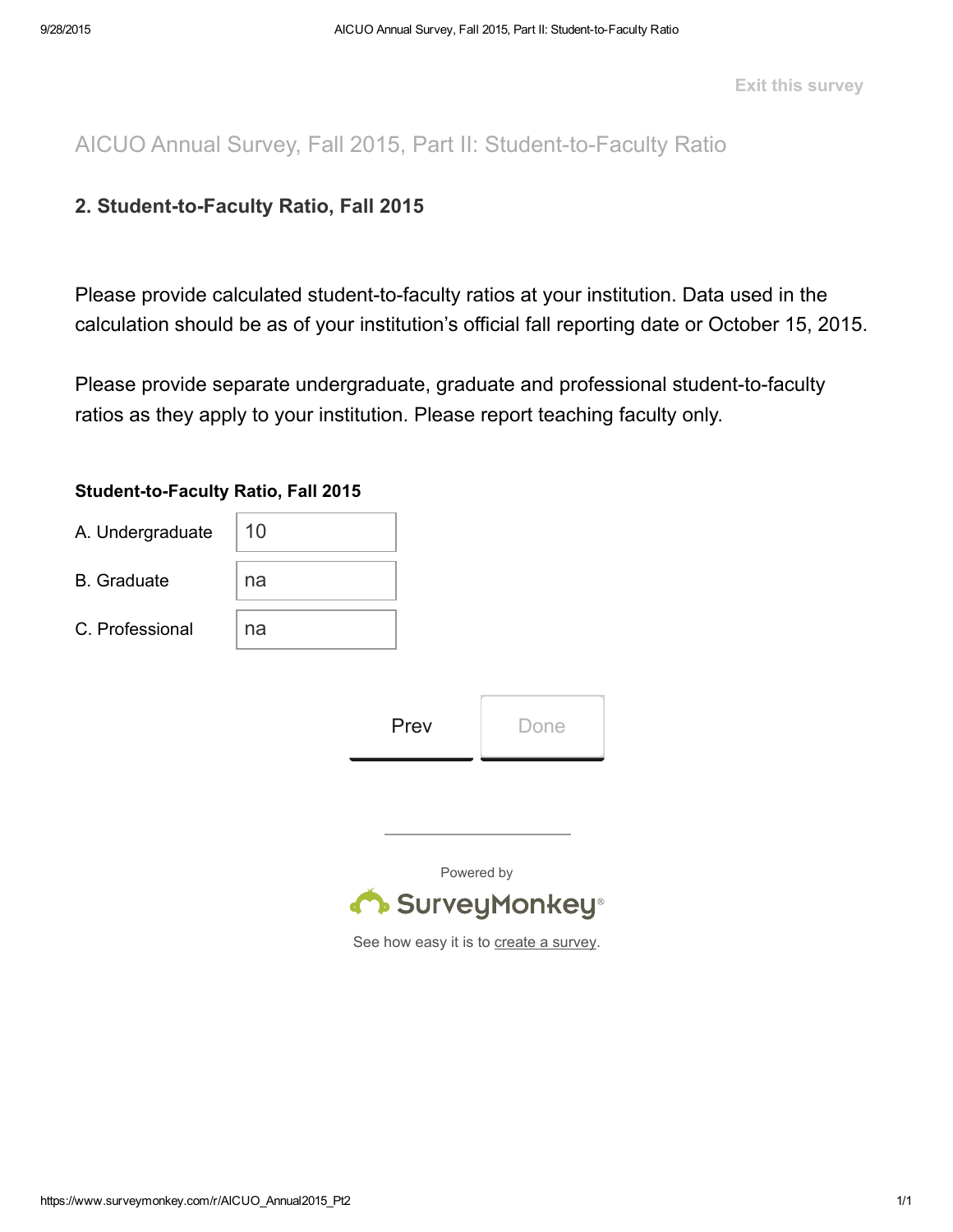# AICUO Annual Survey, Fall 2015, Part III: Distance Learning

### 2. Distance Learning Enrollments, 2014-15

Each year, the eStudent Services Division of OH-Tech — the new entity that has subsumed the role of the Ohio Learning Network and OhioLearns.org — seeks information on distance learning at all Ohio institutions. OhioLearns.org lists courses in both public and independent sectors. Their annual report lists extensive data on public campus activity, but would have nothing about independent-college students without your answer to this query.

"Distance Learning" is broadly described as the process of extending the majority of learning (70% or greater) or delivering instructional resource-sharing opportunities to locations away from the classroom site using video, audio, computer, multimedia communications or some combination of these with other traditional delivery methods.

### Note: We are seeking a total persection headcount, which assumes there will be some duplication in the enrollment headcount.

| A. Number of sections in 2014-15        | ∩ |
|-----------------------------------------|---|
| B. Headcount enrollment in all distance |   |
| learning sections                       |   |
|                                         |   |

#### Please check the box that applies

These figures are just estimates

These figures are not estimates

| Prev<br>Done |  |
|--------------|--|
|--------------|--|

Powered by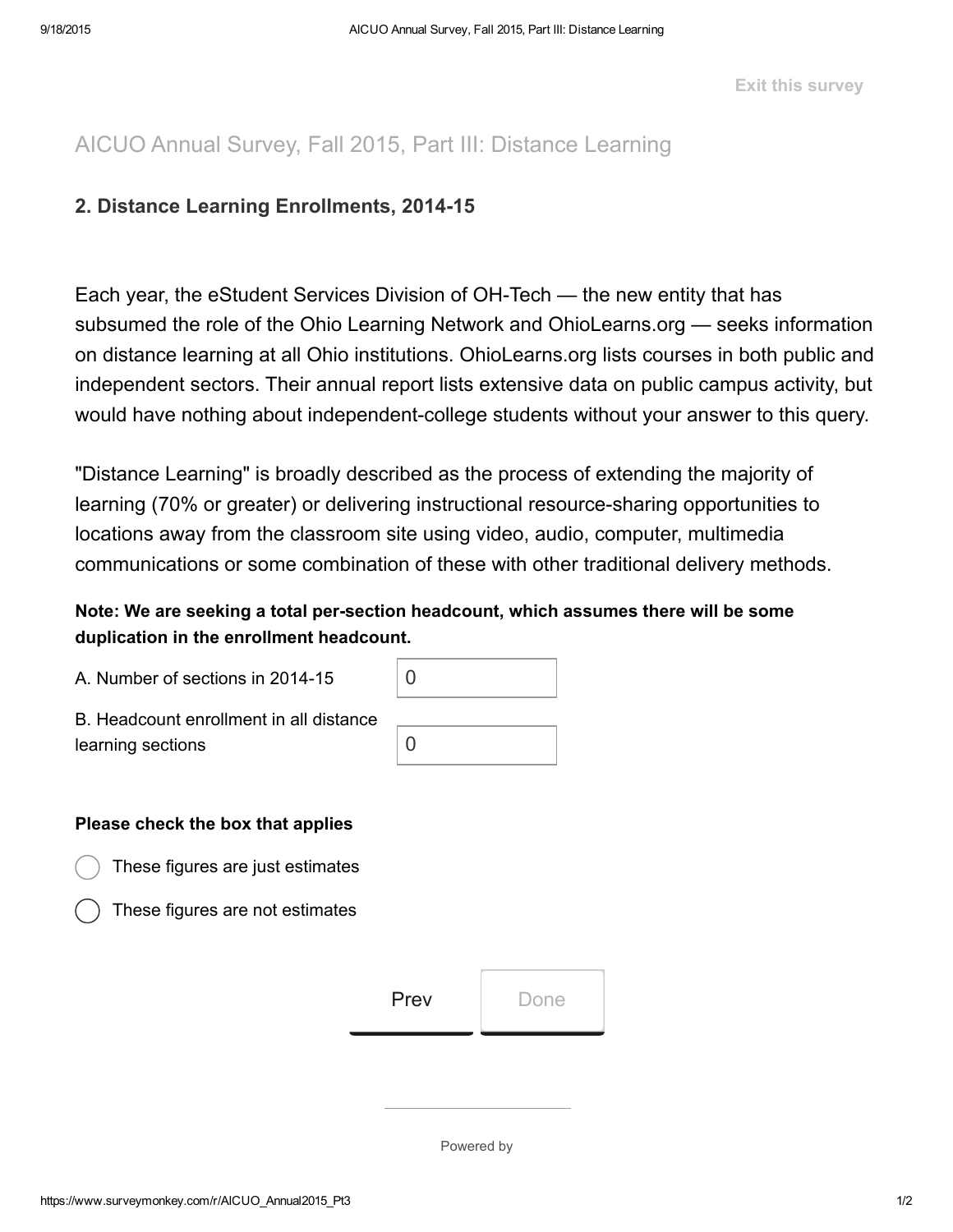9/18/2015 AICUO Annual Survey, Fall 2015, Part III: Distance Learning

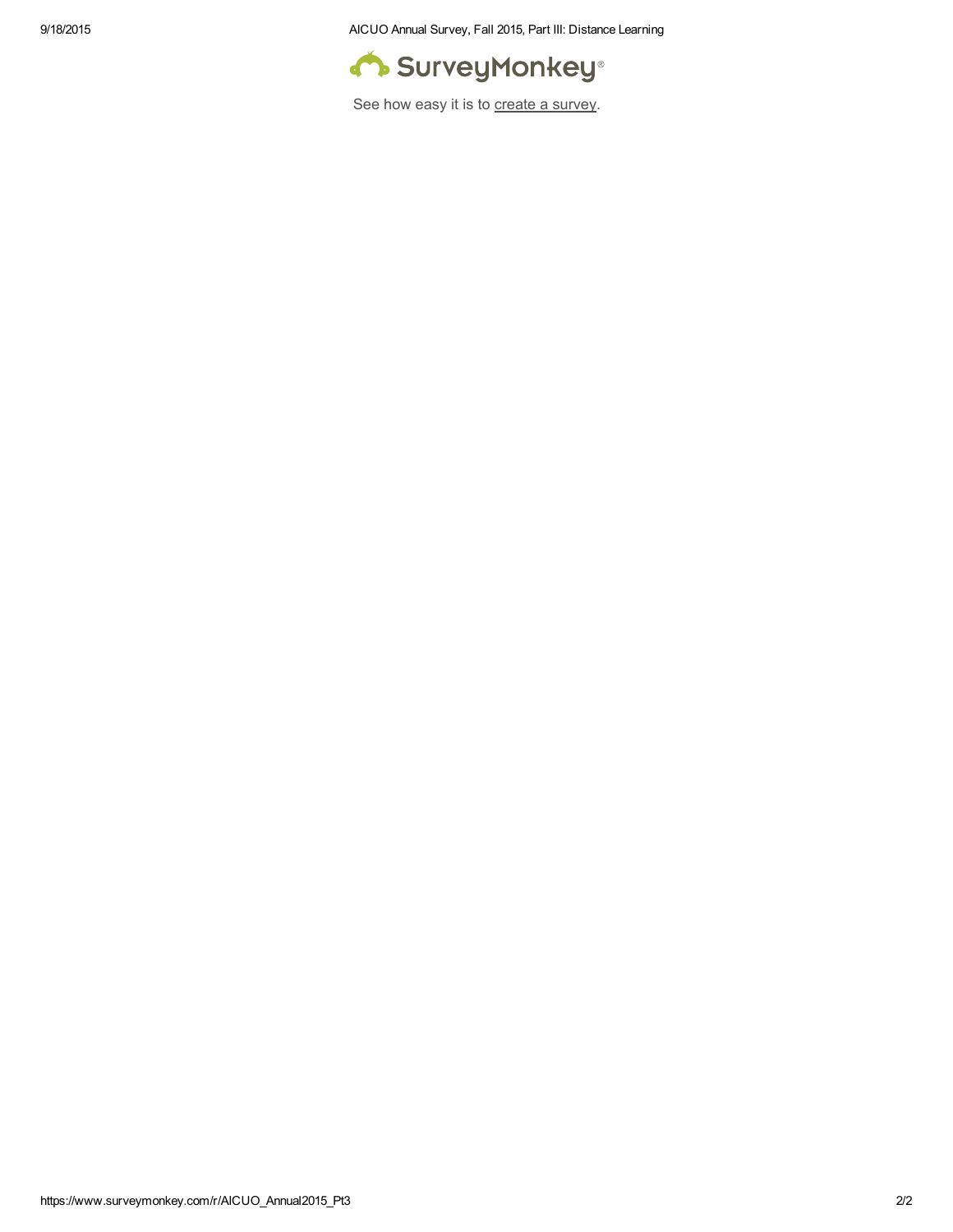AICUO Annual Survey, Fall 2015, Part IV: Enrollment by Residence and First-**Generation** 

### 2. Enrollment by Residence, Fall 2015

Please provide a breakdown of your institution's fall enrollment by place of residence. Data should be as of your institution's official fall reporting date or as of October 15, 2015.

| A. Ohio residents     | <b>B. Other US</b>      | <b>C. Nonresident alien</b>       | D. Unknown                        |
|-----------------------|-------------------------|-----------------------------------|-----------------------------------|
| 1. Full-time, first-  | 1.                      | 1.                                | 1.                                |
| time freshmen         | F                       | F                                 | F                                 |
| 71                    | ul                      | ul                                | ul                                |
|                       | $\vert$ -               | $\vert$ -                         | ŀ.                                |
| 2. All                | ti                      | ti                                | ti                                |
| undergraduates        | ${\sf m}$               | ${\sf m}$                         | m                                 |
| (includes those in 1. | e,                      | e,                                | e,                                |
| above)                | fir                     | fir                               | fir                               |
| 258                   | st                      | st                                | st                                |
|                       |                         |                                   |                                   |
| 3. All graduate       | ti                      | ti                                | ti                                |
| students              | ${\sf m}$               | ${\sf m}$                         | m                                 |
|                       | e                       | $\mathsf{e}% _{t}\left( t\right)$ | $\mathsf{e}% _{t}\left( t\right)$ |
| $\mathbf 0$           | $\operatorname{\sf fr}$ | fr                                | fr                                |
| 4. All first          | e                       | $\mathsf{e}% _{t}\left( t\right)$ | $\mathsf{e}% _{t}\left( t\right)$ |
| professional          | $\mathbf S$             | $\mathbf S$                       | $\mathbf S$                       |
| students              | h                       | h                                 | h                                 |
|                       | ${\sf m}$               | ${\sf m}$                         | ${\sf m}$                         |
| $\boldsymbol{0}$      | e                       | $\mathsf{e}% _{t}\left( t\right)$ | $\mathsf{e}% _{t}\left( t\right)$ |
|                       | n                       | $\sf n$                           | n                                 |
|                       | 398                     | 20                                | 3                                 |
|                       | 2.                      | 2.                                | 2.                                |
|                       | AI                      | AI                                | AI                                |
|                       | I                       | L                                 | I                                 |
|                       | u                       | u                                 | $\mathsf{u}$                      |
|                       | n                       | $\sf n$                           | n                                 |
|                       | d                       | d                                 | d                                 |
|                       | er                      | er                                | er                                |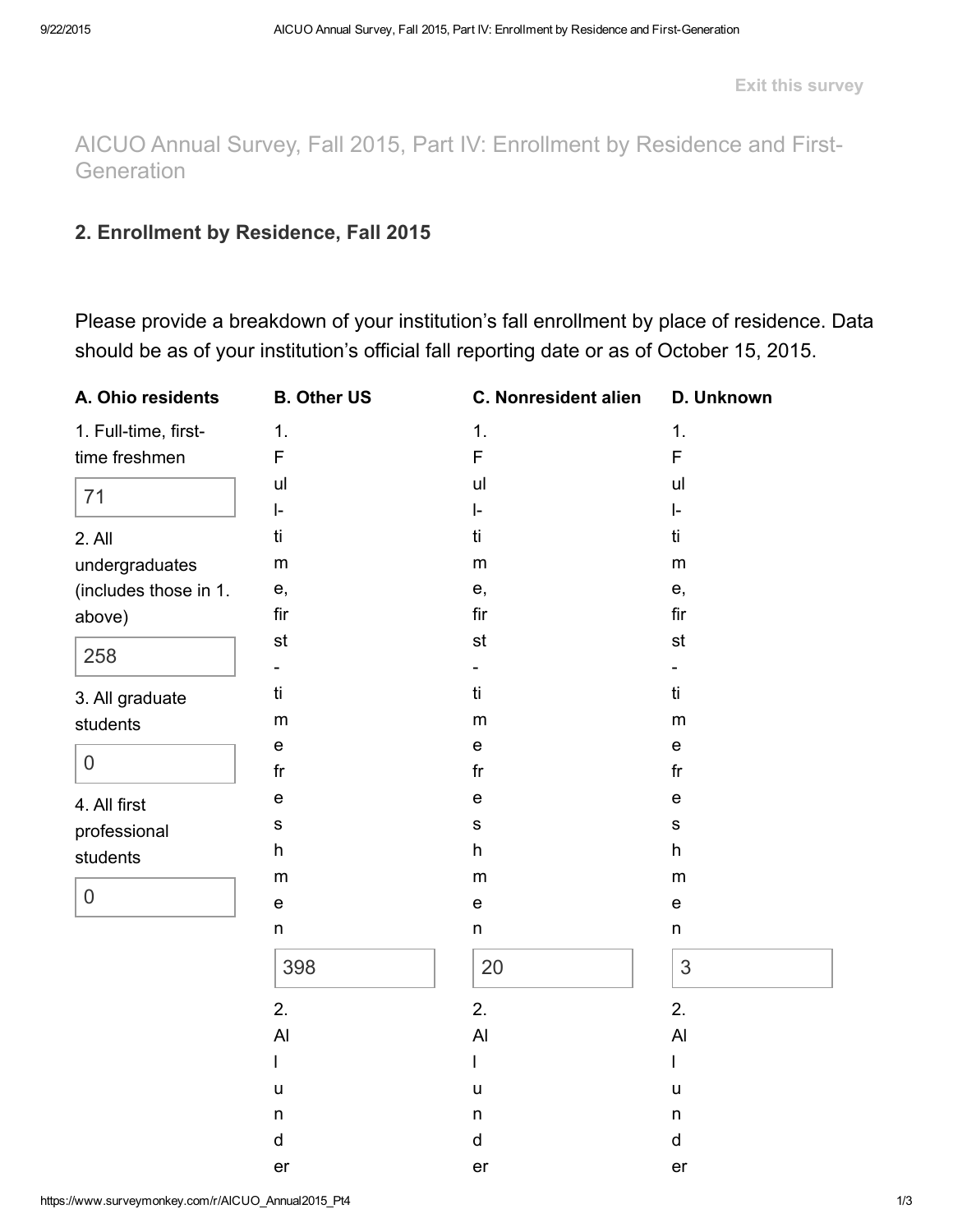9/22/2015 AICUO Annual Survey, Fall 2015, Part IV: Enrollment by Residence and First-Generation

|                  |                                   | AICOO Annual Survey, Fail 2015, Part IV. Enromment by Residence and First-Generation |
|------------------|-----------------------------------|--------------------------------------------------------------------------------------|
| gr               | gr                                | gr                                                                                   |
| a                | $\mathsf a$                       | a                                                                                    |
| d                | d                                 | $\sf d$                                                                              |
| u                | $\mathsf{u}$                      | u                                                                                    |
| at               | at                                | at                                                                                   |
| e                | $\mathsf{e}$                      | e                                                                                    |
| S                | S                                 | S                                                                                    |
| (i               | (i                                | (i                                                                                   |
| n                | $\mathsf{n}$                      | n                                                                                    |
| $\mathsf{cl}$    | c <sub>l</sub>                    | c <sub>l</sub>                                                                       |
| u                | $\mathsf{u}$                      | $\mathsf{u}$                                                                         |
| d                | d                                 | ${\sf d}$                                                                            |
| e                | $\mathsf{e}$                      | $\mathsf{e}$                                                                         |
| S                | $\mathbf s$                       | $\mathbf s$                                                                          |
| th               | th                                | th                                                                                   |
| O                | $\circ$                           | $\circ$                                                                              |
| S                | $\mathbf S$                       | S                                                                                    |
| e                | $\mathsf{e}% _{t}\left( t\right)$ | $\mathsf{e}$                                                                         |
| in               | in                                | in                                                                                   |
| 1.               | 1.                                | 1.                                                                                   |
| a                | a                                 | a                                                                                    |
| b                | b                                 | b                                                                                    |
| O                | $\circ$                           | $\circ$                                                                              |
| V                | $\mathsf{V}$                      | $\mathsf{V}$                                                                         |
| e)               | e)                                | e)                                                                                   |
| 1347             | 78                                | 15                                                                                   |
| 3.               | 3.                                | 3.                                                                                   |
| $\overline{A}$   | $\overline{A}$                    | AI                                                                                   |
| L                | $\mathsf{I}$                      | $\mathsf I$                                                                          |
| gr               | gr                                | gr                                                                                   |
| a                | a                                 | a                                                                                    |
| d                | d                                 | d                                                                                    |
| u                | $\mathsf{u}$                      | $\mathsf{u}$                                                                         |
| at               | at                                | at                                                                                   |
| e                | $\mathsf{e}% _{t}\left( t\right)$ | $\mathsf{e}% _{t}\left( t\right)$                                                    |
| st               | st                                | st                                                                                   |
| u                | u                                 | u                                                                                    |
| d                | ${\sf d}$                         | $\sf d$                                                                              |
| e                | $\mathsf{e}% _{t}\left( t\right)$ | $\mathsf{e}% _{t}\left( t\right)$                                                    |
| nt               | nt                                | nt                                                                                   |
| S                | S                                 | S                                                                                    |
| $\boldsymbol{0}$ | $\pmb{0}$                         | $\boldsymbol{0}$                                                                     |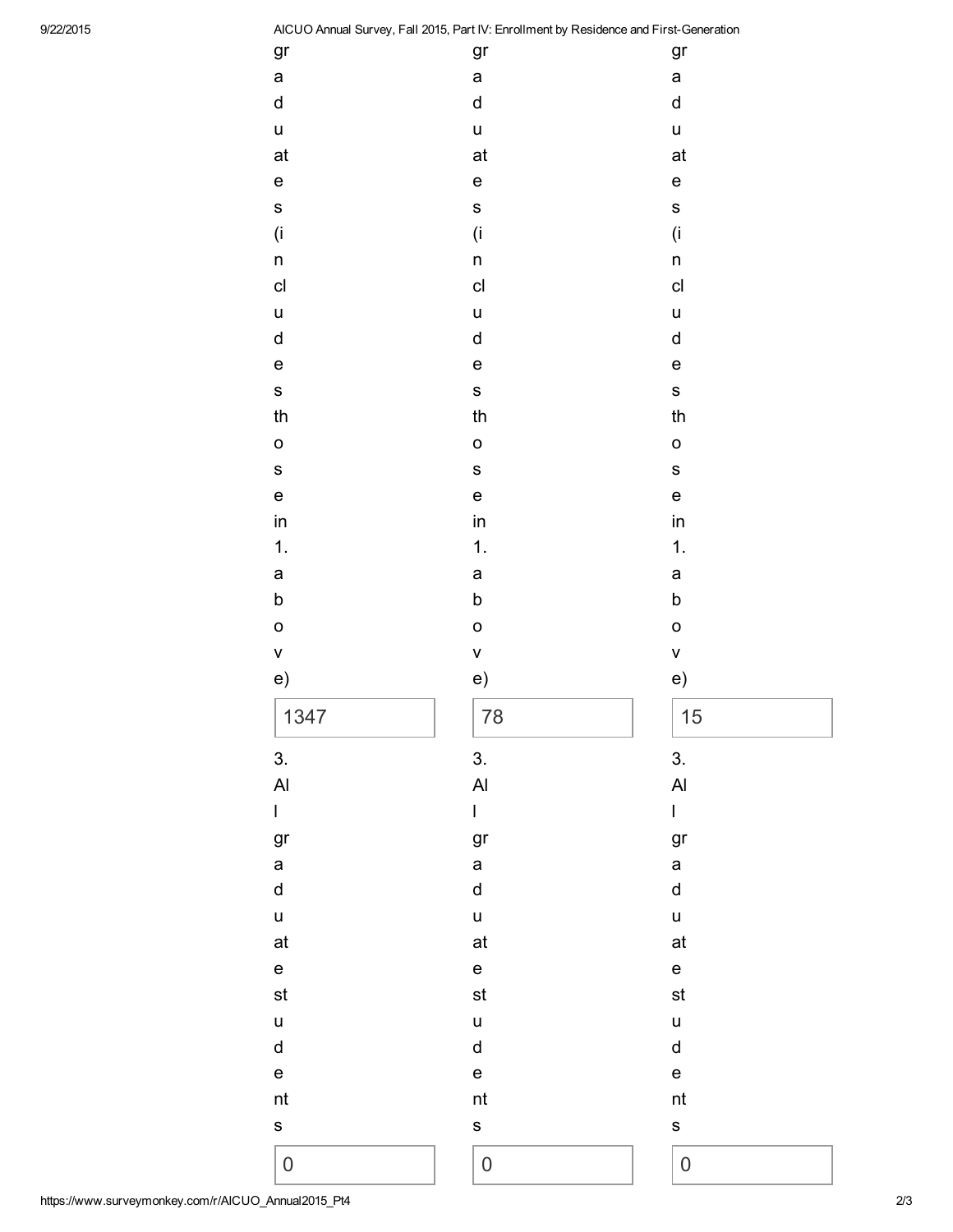9/22/2015 AICUO Annual Survey, Fall 2015, Part IV: Enrollment by Residence and First-Generation

| 4.                                | 4.                                                                                                                                                                                                                                                                                                                                                                               | 4.                                                                                                                                                                                                                                                                                                                                                                               |
|-----------------------------------|----------------------------------------------------------------------------------------------------------------------------------------------------------------------------------------------------------------------------------------------------------------------------------------------------------------------------------------------------------------------------------|----------------------------------------------------------------------------------------------------------------------------------------------------------------------------------------------------------------------------------------------------------------------------------------------------------------------------------------------------------------------------------|
| AI                                | $\overline{A}$                                                                                                                                                                                                                                                                                                                                                                   | $\overline{A}$                                                                                                                                                                                                                                                                                                                                                                   |
| $\mathsf I$                       | $\begin{array}{c} \rule{0pt}{2.5ex} \rule{0pt}{2.5ex} \rule{0pt}{2.5ex} \rule{0pt}{2.5ex} \rule{0pt}{2.5ex} \rule{0pt}{2.5ex} \rule{0pt}{2.5ex} \rule{0pt}{2.5ex} \rule{0pt}{2.5ex} \rule{0pt}{2.5ex} \rule{0pt}{2.5ex} \rule{0pt}{2.5ex} \rule{0pt}{2.5ex} \rule{0pt}{2.5ex} \rule{0pt}{2.5ex} \rule{0pt}{2.5ex} \rule{0pt}{2.5ex} \rule{0pt}{2.5ex} \rule{0pt}{2.5ex} \rule{0$ | $\begin{array}{c} \rule{0pt}{2.5ex} \rule{0pt}{2.5ex} \rule{0pt}{2.5ex} \rule{0pt}{2.5ex} \rule{0pt}{2.5ex} \rule{0pt}{2.5ex} \rule{0pt}{2.5ex} \rule{0pt}{2.5ex} \rule{0pt}{2.5ex} \rule{0pt}{2.5ex} \rule{0pt}{2.5ex} \rule{0pt}{2.5ex} \rule{0pt}{2.5ex} \rule{0pt}{2.5ex} \rule{0pt}{2.5ex} \rule{0pt}{2.5ex} \rule{0pt}{2.5ex} \rule{0pt}{2.5ex} \rule{0pt}{2.5ex} \rule{0$ |
| fir                               | fir                                                                                                                                                                                                                                                                                                                                                                              | fir                                                                                                                                                                                                                                                                                                                                                                              |
| $\operatorname{\mathsf{st}}$      | st                                                                                                                                                                                                                                                                                                                                                                               | st                                                                                                                                                                                                                                                                                                                                                                               |
| pr                                | pr                                                                                                                                                                                                                                                                                                                                                                               | pr                                                                                                                                                                                                                                                                                                                                                                               |
| of                                | of                                                                                                                                                                                                                                                                                                                                                                               | of                                                                                                                                                                                                                                                                                                                                                                               |
| $\mathsf{e}% _{t}\left( t\right)$ | $\mathsf{e}% _{t}\left( t\right)$                                                                                                                                                                                                                                                                                                                                                | $\mathsf{e}% _{t}\left( t\right)$                                                                                                                                                                                                                                                                                                                                                |
| $\sf{s}$                          | S                                                                                                                                                                                                                                                                                                                                                                                | S                                                                                                                                                                                                                                                                                                                                                                                |
| si                                | si                                                                                                                                                                                                                                                                                                                                                                               | si                                                                                                                                                                                                                                                                                                                                                                               |
| o                                 | $\circ$                                                                                                                                                                                                                                                                                                                                                                          | $\circ$                                                                                                                                                                                                                                                                                                                                                                          |
| n                                 | $\sf n$                                                                                                                                                                                                                                                                                                                                                                          | n                                                                                                                                                                                                                                                                                                                                                                                |
| al                                | al                                                                                                                                                                                                                                                                                                                                                                               | al                                                                                                                                                                                                                                                                                                                                                                               |
| st                                | st                                                                                                                                                                                                                                                                                                                                                                               | st                                                                                                                                                                                                                                                                                                                                                                               |
| $\mathsf{u}$                      | u                                                                                                                                                                                                                                                                                                                                                                                | $\mathsf{u}$                                                                                                                                                                                                                                                                                                                                                                     |
| d                                 | d                                                                                                                                                                                                                                                                                                                                                                                | d                                                                                                                                                                                                                                                                                                                                                                                |
| e                                 | $\mathsf{e}% _{t}\left( t\right)$                                                                                                                                                                                                                                                                                                                                                | e                                                                                                                                                                                                                                                                                                                                                                                |
| nt                                | nt                                                                                                                                                                                                                                                                                                                                                                               | nt                                                                                                                                                                                                                                                                                                                                                                               |
| S                                 | S                                                                                                                                                                                                                                                                                                                                                                                | S                                                                                                                                                                                                                                                                                                                                                                                |
| 0                                 | $\mathsf{O}\xspace$                                                                                                                                                                                                                                                                                                                                                              | $\boldsymbol{0}$                                                                                                                                                                                                                                                                                                                                                                 |

| 0 |  |  |
|---|--|--|
|   |  |  |

Prev Next

Powered by

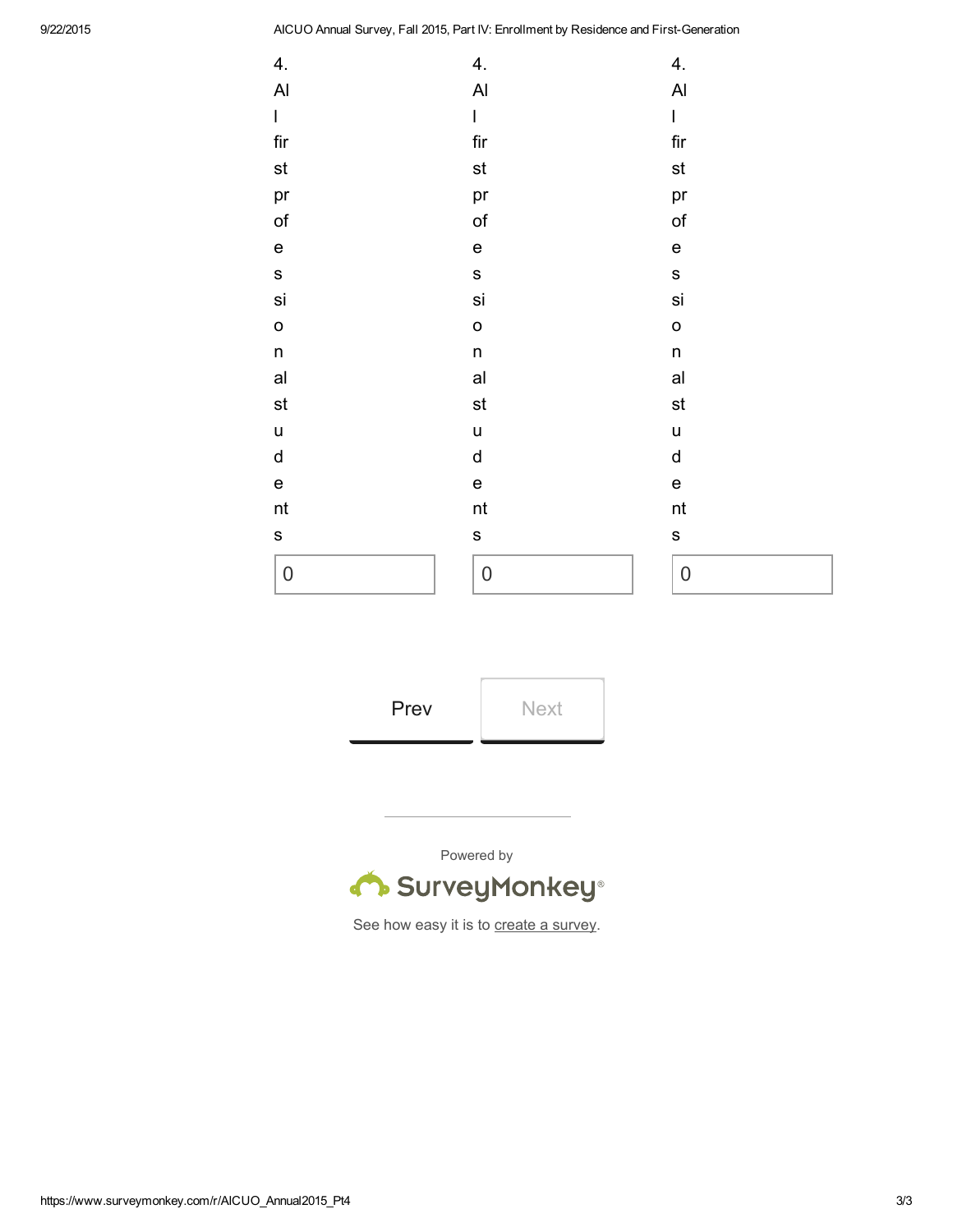AICUO Annual Survey, Fall 2015, Part V: Student Housing

## 2. Student Housing, Fall 2015

Please provide figures of actual occupancy and designed capacity of student housing on your institution's main campus. Do not include off-campus apartments unless they are owned or managed by the institution and are included in your facility planning. Please provide numbers, not percentages.

#### A. Men

### B. Women

 $57$ 

1. Actual occupancy

n/a

2. Designed capacity

n/a

| <u>JI</u>            |  |
|----------------------|--|
| 2. Designed capacity |  |
|                      |  |

1. Actual occupancy

#### C. Co-ed

1. Actual occupancy

1643

2. Designed capacity

1722

Prev Done

Powered by

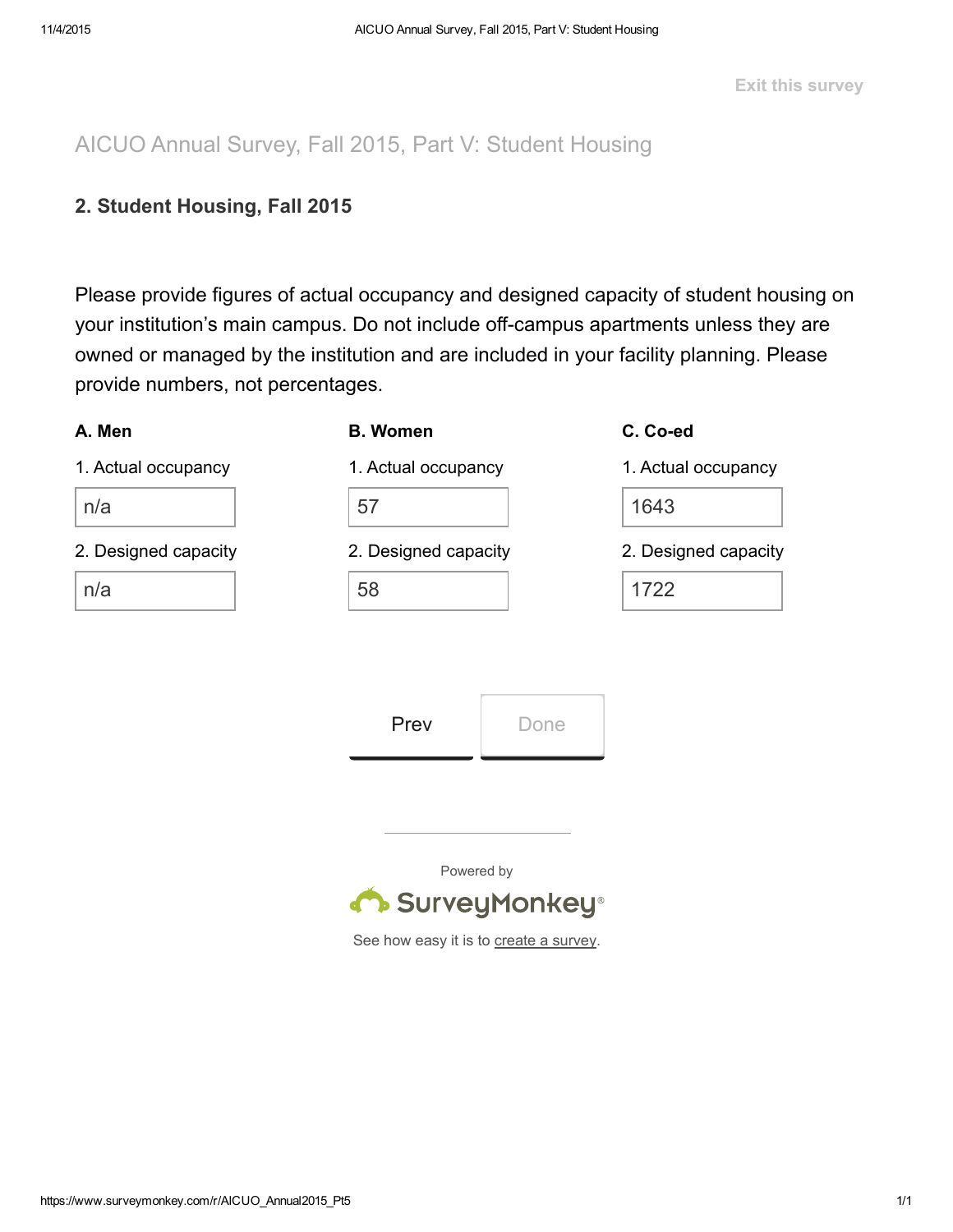Exit this survey

# AICUO Annual Survey, Fall 2015, Part IV: Enrollment by Residence and First-**Generation**

### 3. First-generation Undergraduates, Fall 2014

We have begun to receive a number of inquiries about the share of students who are the first generation in their families to attend college. Previously, we had been able to obtain an estimate of this figure from the Ohio Board of Regents, which compiles data from the Free Application for Federal Student Aid (FAFSA), and matching those without parents who had attended college with Student Choice Grant recipients, who were all the Ohio-resident fulltime undergraduates at independent colleges.

Since the Choice Grant was repealed starting in the 2009-10 academic year, the Regents cannot generate this estimate for us any more. So we are asking you to provide this information to us. You campus financial aid director may be able to assist you in determining which of your undergraduates fall into this first-generation category.

#### For which academic year or term are you reporting data?

Fall 2014

- 2014-15 (12 month unduplicated)
- Fall 2015
- Other year (please specify)

"First generation" undergraduates are those who answered questions 24 and 25 on their FAFSAs indicating that neither parent had attended college; that is, they checked answer 1 or 2 on both questions.

Total undergraduate headcount

1698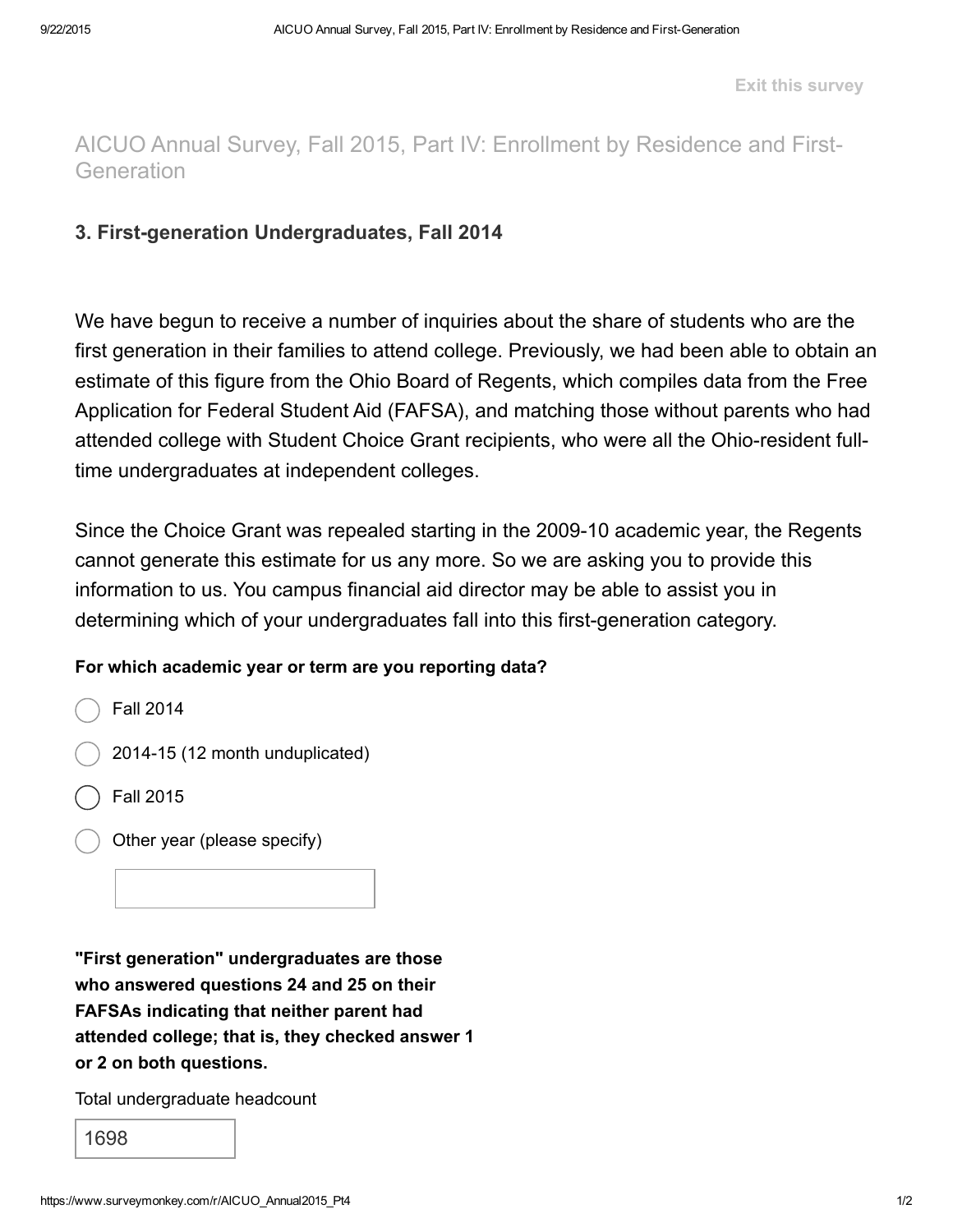| Total FAFSA filers (if known)              |                                        |      |  |
|--------------------------------------------|----------------------------------------|------|--|
| Total "first generation"<br>undergraduates |                                        |      |  |
| 166                                        |                                        |      |  |
|                                            |                                        |      |  |
|                                            | Prev                                   | Done |  |
|                                            |                                        |      |  |
|                                            |                                        |      |  |
| Powered by                                 |                                        |      |  |
|                                            | SurveyMonkey®                          |      |  |
|                                            | See how easy it is to create a survey. |      |  |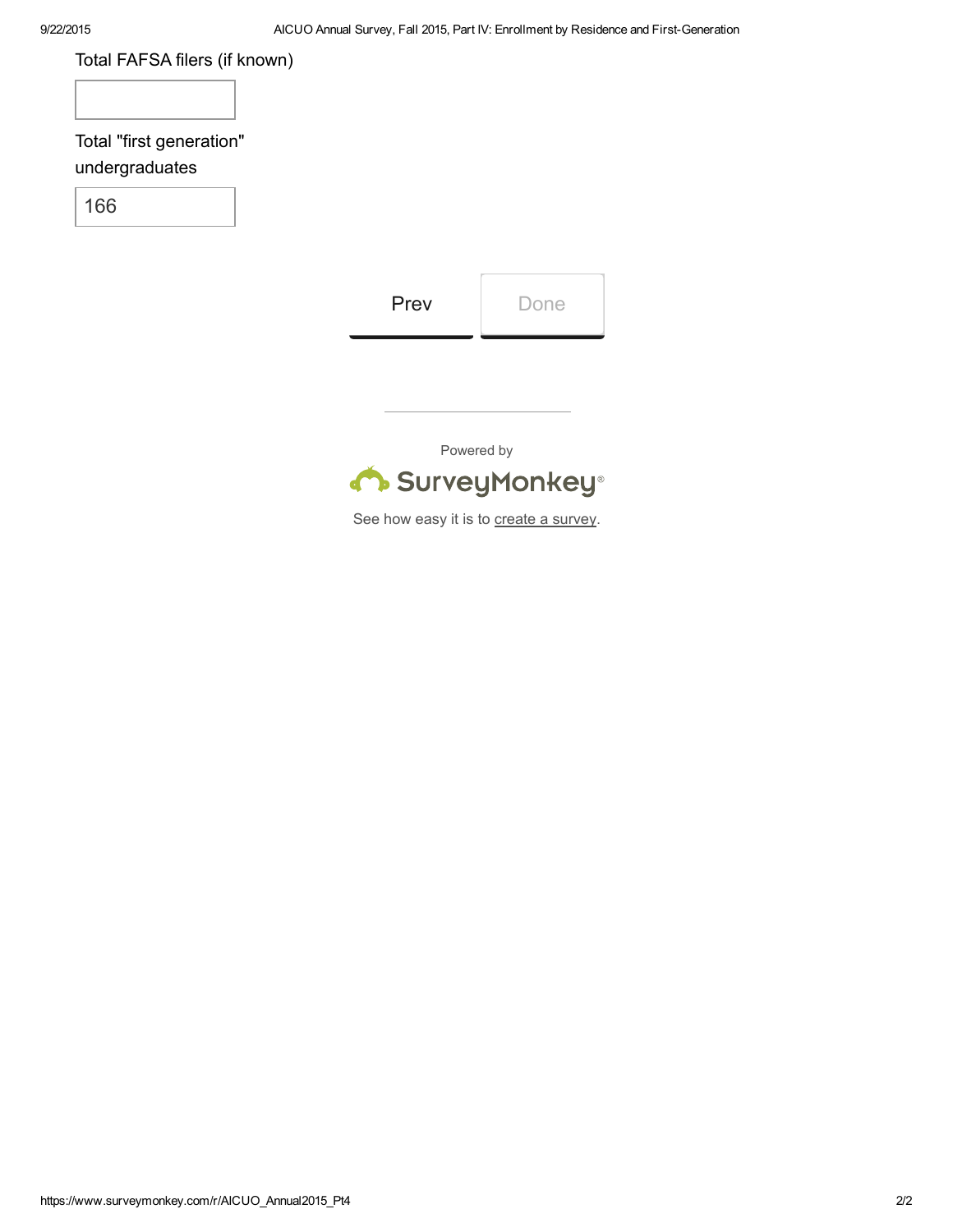AICUO Annual Survey, Fall 2015, Part VI: Alumni/ae Residence

### 2. Alumni/ae Residence

Please provide a breakdown of the following class alumni and/or alumnae by current residence. Please provide numbers, not percentages.

| A. All alumni/ae    |     | <b>B. Ohio resident</b> |     | C. Unknown     |
|---------------------|-----|-------------------------|-----|----------------|
| 1. Class of<br>2014 | 1.  | 47                      | 1.  | $\mathbf 0$    |
| 469                 | 2.  | 49                      | 2.  | $\theta$       |
| 2. Class of         | 3.  | 49                      | 3.  | $\theta$       |
| 2013<br>416         | 4.  | 45                      | 4.  | $\mathbf 1$    |
| 3. Class of         | 5.  | 34                      | 5.  | $\overline{0}$ |
| 2012                | 6.  | 48                      | 6.  | 1              |
| 407                 | 7.  | 40                      | 7.  | $\theta$       |
| 4. Class of<br>2011 | 8.  | 42                      | 8.  | $\theta$       |
| 416                 | 9.  | 61                      | 9.  | $\overline{2}$ |
| 5. Class of<br>2002 | 10. | 2355                    | 10. | 11             |
| 392                 | 11. |                         | 11. | $\mathbf 0$    |

1997

357

7. Class of

1992

359

8. Class of

1987